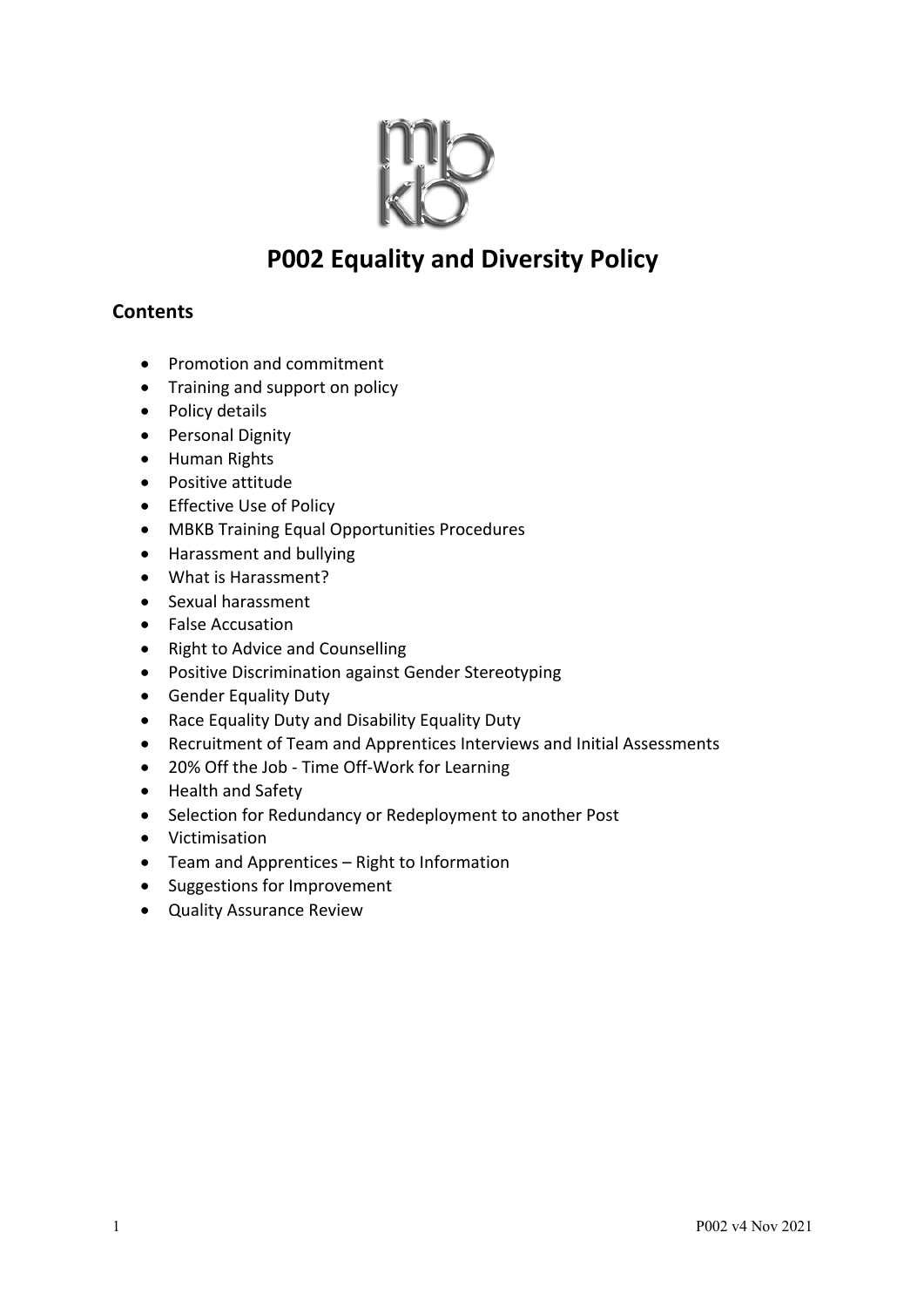### **Promotion and Commitment to our Equality and Diversity Policy**

This document sets out the Equality and Diversity policy of MBKB. MBKB promote this policy at all times by encouraging practices and raising awareness of equality and diversity amongst all team members, employers, apprentices and third parties. MBKB are committed to ensuring our Equality and Diversity policies and procedures are compliant with current legislation and guidance.

At staff induction team members are trained on and introduced to this policy; They are also issued with a team handbook and copy of all our policies. Equality Data and narrative reports are created quarterly by our Performance Director for dissemination into our Senior Team Meetings, Board of Governors and Quality Improvement plan. This report details our equality data, new local and regional updates, good practice and contemporary topics, all of which is then utilised to inform Apprentice discussions at formal reviews, and create new Staff training initiatives.

All employers are required to complete the MBKB ONA (Organisational Needs and Policy Analysis) within this we question their understanding of and commitment to Equality and Diversity, the results are analysed and, when required, they are trained by one of our team. Each employer must also commit to comply with our E&D policy, as detailed in our Apprenticeship Services agreement.

Within our Onboarding phase we issue and explain our E&D policy as part of a detailed induction, to both the Apprentice and Employer; a copy of our policy is also stored in the eportfolio system we use and online at our website.

Equality and Diversity training is embedded within every programme we deliver, this includes training sessions, 12 weekly monitoring and relating Equality protocols directly to the apprentice's employment and role. Our 12-week impact and progress reviews discuss and challenge equality topics. Throughout the program at every tutor session we discuss Equality giving examples relevant to that topic and questioning apprentice and employers understanding, we record these on our session plans.

Equality and Diversity knowledge and awareness is further checked by our Quality Assurance Team when they carry out observations and also by our customer surveys, the results of both these feed into our 360 degree monitoring.

MBKB Training is committed to achieving equality and diversity of opportunity for all team, apprentices and clients, as such we strive to provide an environment that is free from discrimination, harassment and victimisation.

All employees and apprentices are treated with respect and dignity, and the needs of minority and disadvantaged groups will be responded to with sensitivity, empathy and support, this is assured with our consistent monitoring of uptake of programmes, and targeted recruitment to attract a diverse cross section.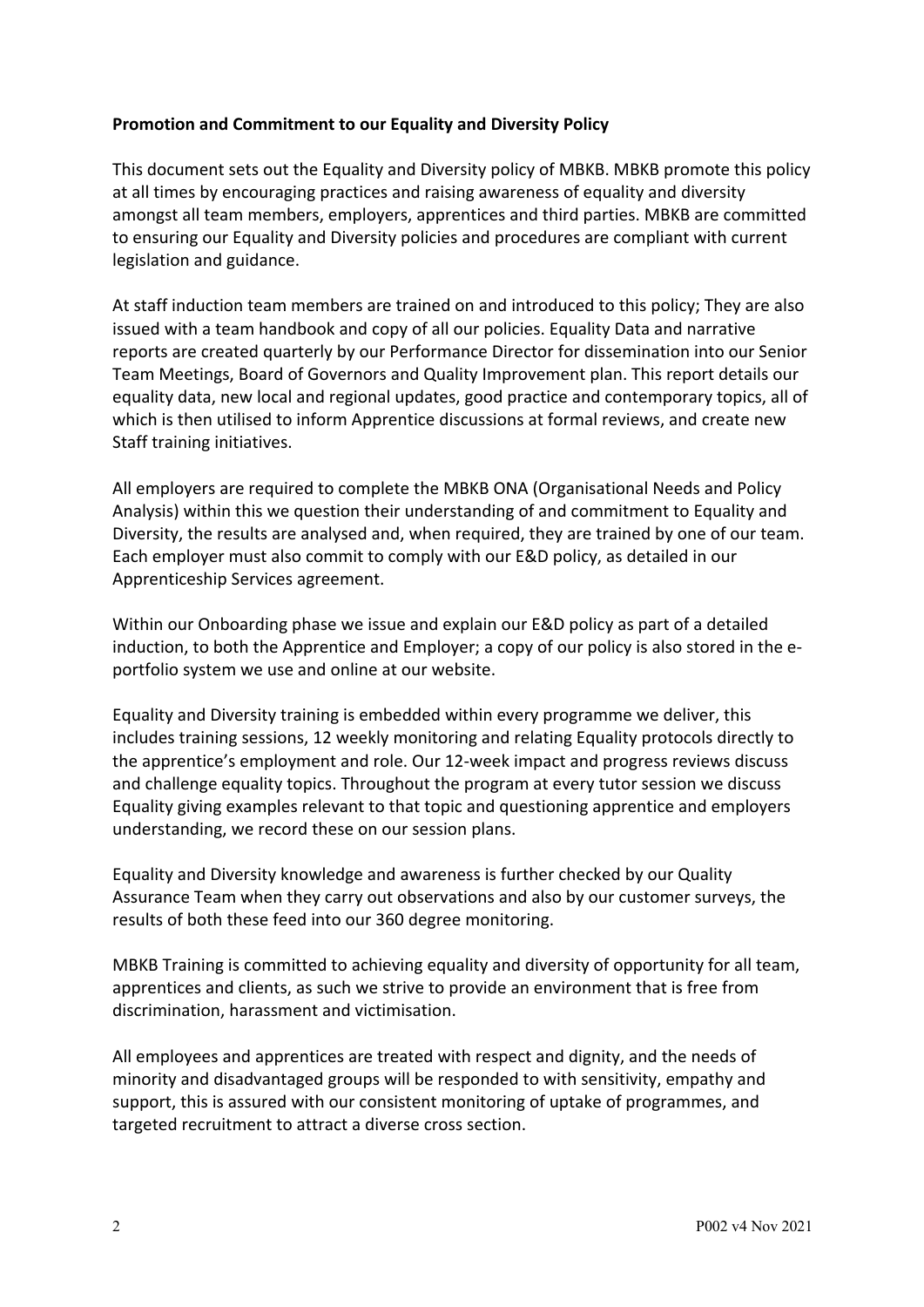We have a welfare@mbkbgroup.com email, which is permanently monitored, this can be used for emergency contact. Employers and Apprentices confirm their commitment to our policy and protocols at the completion stage of Onboarding, where our customer liaison team again discuss this and re-iterate how we will monitor Equality and Diversity throughout, three party completion of the commitment statement formally agrees this.

As part of our commitment to provide equality throughout we have several touchpoints, these are explained fully within this policy, bullet pointed here for clarity.

### *Employer:*

- Completion of MBKB Organisational Needs and Policy analysis
- Committing to annual Equality review with MBKB
- Have, update and review 'own' Equality and Diversity Policy.
- Commitment to provide working environment in which all can thrive
- Engagement in 12-week progress reviews (including completion ED section)
- Agree to update MBKB on any changes in working conditions, job role

### *Apprentice:*

- Complete Equality overview session as part of initial assessment
- Confirmation of Employer led Equality Induction
- Commitment to promote equality within workplace
- Engagement in 12-week progress reviews (including completion ED section)
- Agree to update MBKB of any incidents, events that occur.

#### **Training and support**

At staff induction, team members are trained on and introduced to this policy. They are also issued with a team handbook and copy of all our policies. Team members are updated on changes in practice, legislation and any new/ further guidance through our team meetings.

Our Quality Improvement Plan and Data Strategy Measures have targets for inclusion and equality monitoring, these are also trained to the staff via meetings, with progress towards targets shared at training sessions and recorded on the QIP, which is a live working document.

As part of our employer onboarding process, all employers are required to complete the MBKB ONA (Organisational Needs Analysis). Within this we question their understanding of and commitment to equality and diversity. Each employer must commit to comply with our policy, as detailed in our Apprenticeship Services agreement.

Within our Onboarding phase we issue and explain our Equality policy as part of a detailed induction, to both the Apprentice and Employer; a copy of our policy is also stored in the eportfolio system we use.

We check understanding and compliance throughout the programme, formally recording this and checking procedures at our impact and progress reviews, these are recorded and stored in the online portfolio.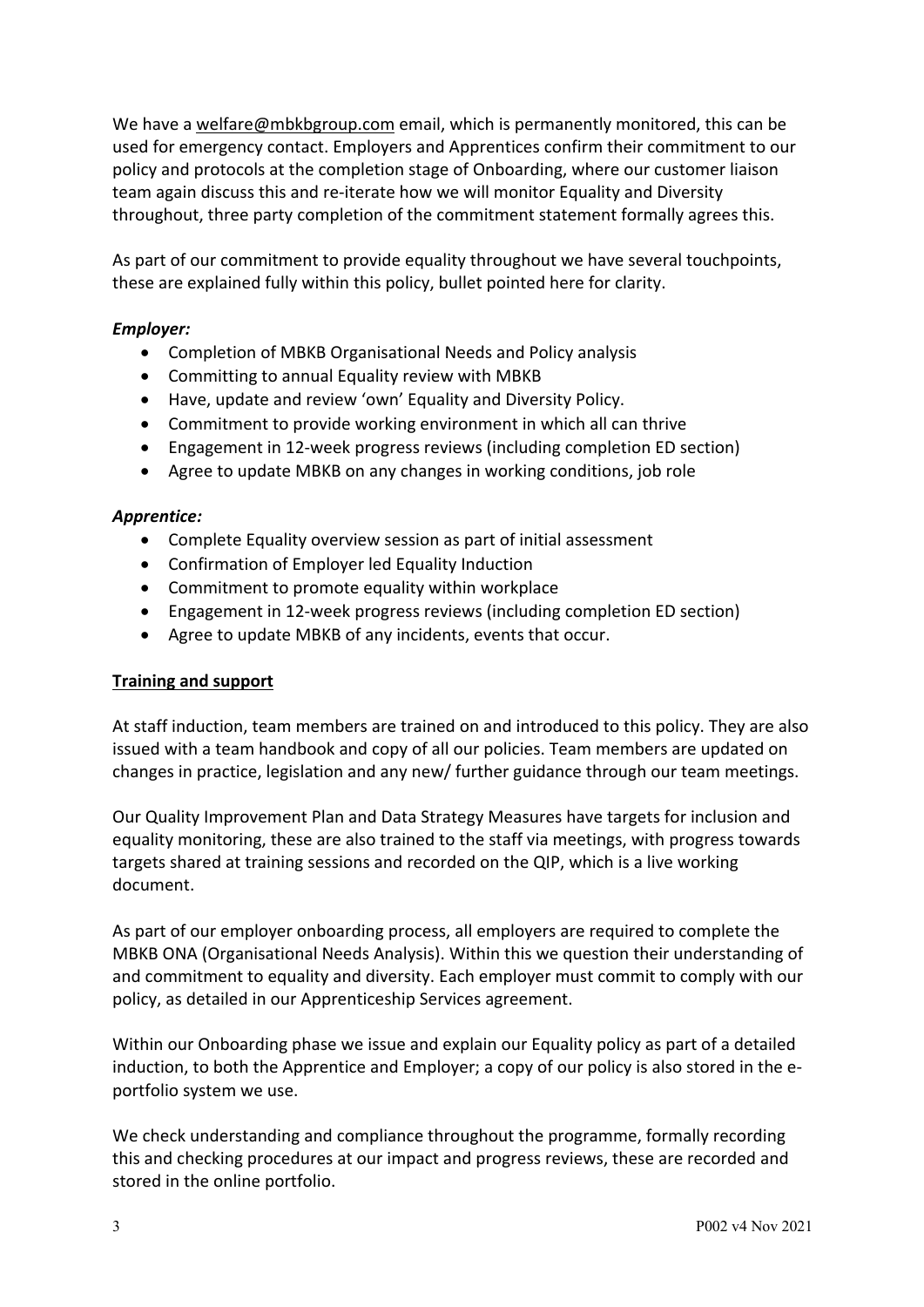## **Policy details:**

In accordance with the Equality Act 2010, MBKB Training encourages and supports the development of a society in which:

- People's ability to achieve their potential is not limited by prejudice or discrimination
- There is respect for and protection of each individual's human rights
- There is respect for the dignity and worth of each individual
- Each individual has an equal opportunity to participate in society, and
- There is mutual respect between groups based on understanding and valuing of diversity and on shared respect for equality and human rights.

It is MBKB's policy to provide equality for all, irrespective of:

- Age
- Gender, gender reassignment, transgender, sexual orientation, marital or family status including pregnancy
- Disability or learning difficulty
- Ethnic origin, perceived 'race', skin colour, nationality or national origin
- Religion or belief, philosophical belief or no belief
- Working hours including part time workers
- Membership/non-membership of trade unions
- Family arrangements and civil partnerships
- Or any other cause leading to unfair discrimination

#### **Personal Dignity**

It is an offence for any person to harass another person by unwanted conduct or to make them feel that their dignity has been offended or violated, or that there is an intimidating or hostile atmosphere for them, or to make them feel that they are being degraded or humiliated or being placed in an offensive environment.

#### **Human Rights**

We believe in human rights for all. No action shall be taken against any additional which may devalue their contribution to society as a whole and to this organisation or lead to a loss of self-respect for them or respect for them from others. We believe in order and social discipline both in society and in the organisation of work-based training.

The results of all initial assessments for apprentices and any tests for team will always be given to them and always in surroundings that preserve individual confidentiality. Furthermore, we confirm that we will, if unable to help them specifically, refer them to other agencies or organisations so that a continuous pathway of help and advice is formed.

We will comply fully with the letter and intention of all laws and directives set out at the Annex to this policy. We are committed to the fulfilment of all agreements, regulations and Acts that may have implications for our role in vocational training.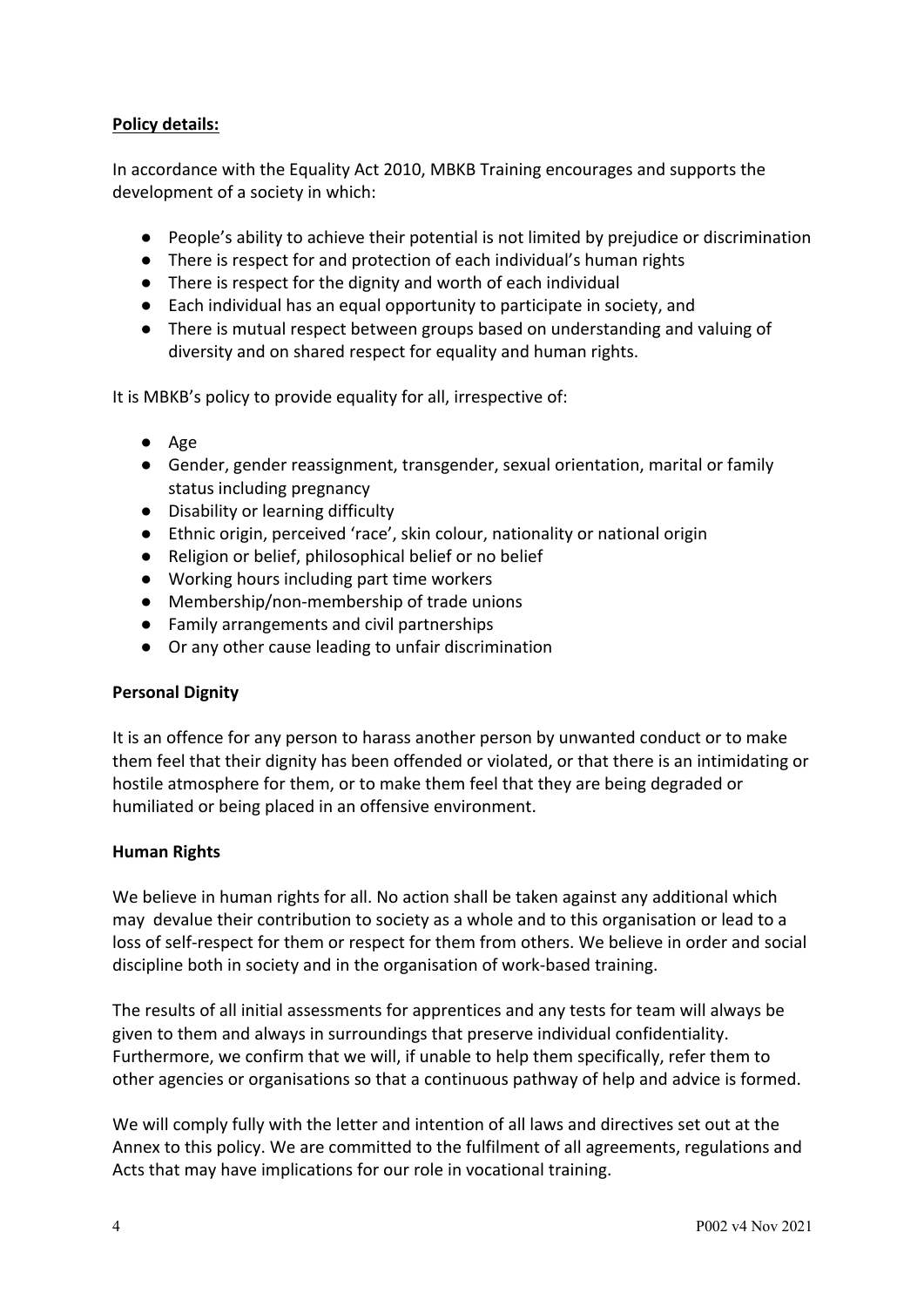#### **Positive attitude**

The responsibility for compliance and for the positive attitude required to ensure success is laid upon all individuals within the organisation. All external persons connected with MBKB Training are encouraged to hold the same responsibility and commitment.

### **Effective Use of Policy**

A copy of our Equality and Diversity Policy is issued to every apprentice and Employer. We furthermore ensure that each placement/company has their own policy. Where there is no policy, or we are not content with an employer on policy or reach, we will ensure our policy complied with, via declaration form EO1 to ensure compliance.

#### **MBKB Training Equal Opportunities Procedures**

To protect our team and apprentices alike there are procedures to ensure that each person has a redress against harassment and bullying at work or during any part of training. There are procedures for redress of complaint, and for the re-evaluation of decisions taken by assessors in accordance with the Common Accord following complaints from apprentices. A Complaints Book is kept, regularly reviewed and the causes of complaints analysed to prevent reoccurrence. Anyone whose personal data is stored on a MBKB training computer will have right of access to it. Anyone who is permitted to take up copyright of designed material will have that copyright honoured. Health and safety at work will be paramount.

These procedures are listed herewith:

- Advice and guidance for redress against harassment and bullying.
- Advice and guidance on making complaints and redressing grievances.
- The right to have a friend, supporter or mentor present during interviews.
- The assessment appeals procedure.
- Access to personal data.
- Copyright of designed training notes and other materials.
- Health and safety procedure for identification and notification of omissions.
- Advice and guidance on referrals of team and apprentices to other agencies and organisations for further help and advice.
- Procedure for team recruitment, selection, promotion, training, redundancy and retirement or dismissal.
- Procedure for apprentice's recruitment including avoidance of stereotyping.
- Guidance on advice and permissions to team and apprentices concerning religious beliefs, including customs, festivals and holy days.
- Advice and guidance on the rehabilitation of ex-offenders.
- Restrictions in the use of the Internet limitations on access to certain websites.
- Advice and guidance on the display of potentially offensive material
- Advice and guidance on the design and content of training materials and sessions
- Team and apprentices dress code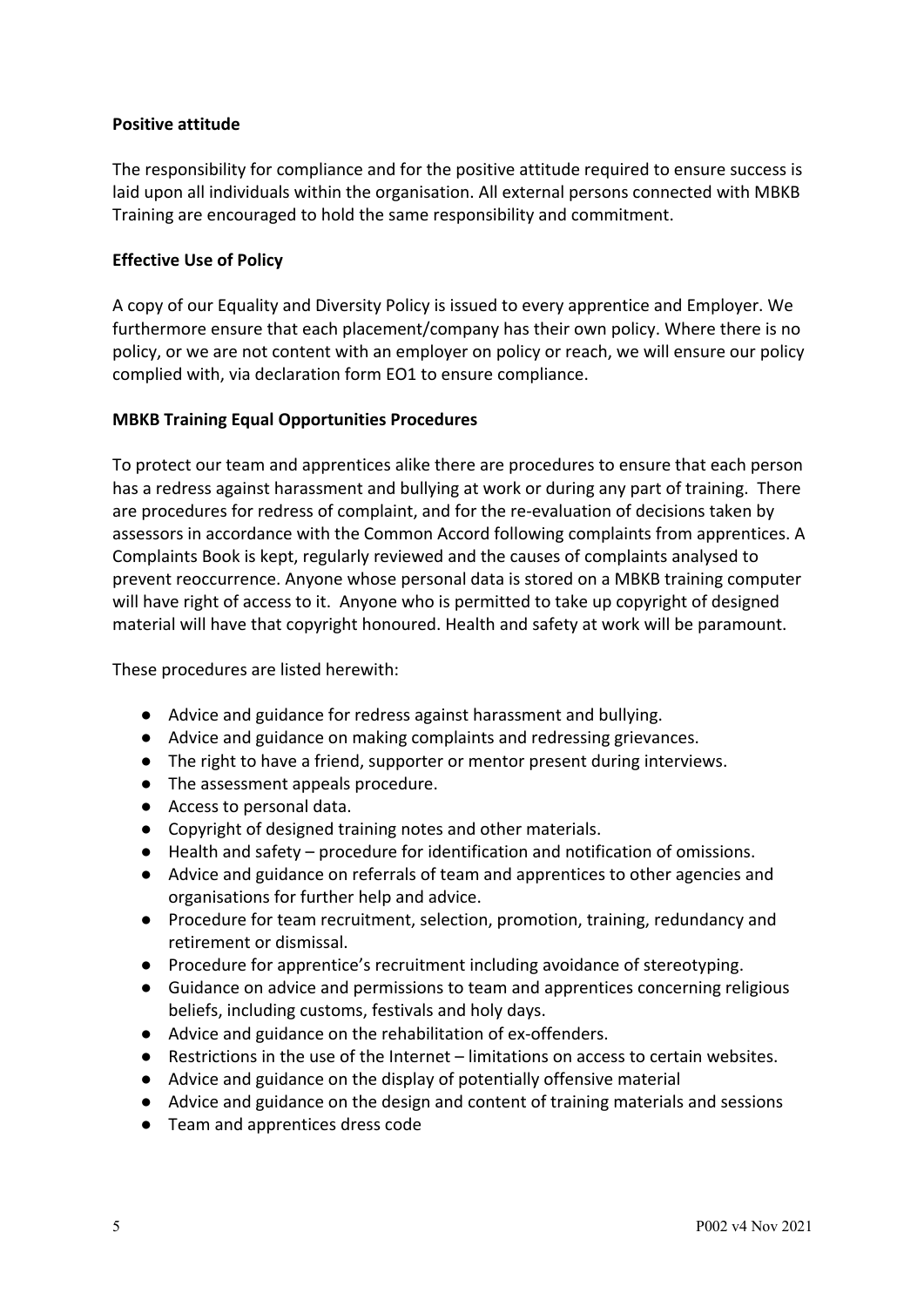There are strict controls of the quality and wording of advertising and publicity. There are proper procedures for the recruitment of team and apprentices that meet and if possible, exceed the requirements for equality of opportunity. The facilities used by apprentices will be subject to regular formal review and necessary improvement. Apprentices are encouraged to discuss their concerns both formally and informally in private if requested. Training notes will be checked to ensure the contents do not offend any group. The use of electronic communication is monitored to ensure that no offensive material is introduced into the training or working environment and that personal privacy of data is protected.

Management strategies and techniques will be regularly evaluated to ensure fairness of conduct. The structure of training and its content will be evaluated to ensure that it does not offend or infringe upon any person's rights.

The workplace or work placement contract procedures will be examined periodically to ensure fairness. The wording of contracts or service level agreements will contain wording, which describes the equal opportunities policy of MBKB Training in an easily understandable way to any external organisation.

The wording of contracts for full and part-time team, including temporary, seasonal team and contracted consultants contains details of the policy. A copy of the policy is discussed at the commitment statement stage together with a copy being available on both Smart Assessor and MBKB.co.uk.

Statistics are gathered, analysed and used by managers to improve policy implementation and to increase the level of proactivity. Quarterly this data is fed into team and senior meetings along with being reported to the MBKB Governors board.

Our dress code takes into account concerns by any person who's religious or ethnic customs require a particular type of dress. Fasting periods and other periodic religious or ethnic requirements including time and location and privacy for prayer will also be considered on a case-by-case basis. Apprentices who wish to discuss issues they consider important in connection with religious festivals and celebrations should talk to the Equal Opportunities Co-ordinator.

## **Harassment and bullying**

Harassment is an unacceptable form of behaviour. All team and apprentices can consider themselves fully protected by this policy and our separate anti-harassment and bullying policy and sexual harassment policies at MBKB, online, at workplaces or work placements or at any other place where work or training takes place. The policy applies to team and apprentices connected with this organisation even when they are on off-duty time. The occurrence of harassment must be reported to, without fear or favour, even if there is a separate policy in place at apprentices' workplaces or work placements that requires the incident to be reported to a workplace manager or supervisor. Because apprentices are in receipt of government funding for their training, they are to be separately protected by MBKB Training at all times. Apprentices are to be politely questioned in confidence on each occasion of formal review and at other appropriate times as to their level of contentment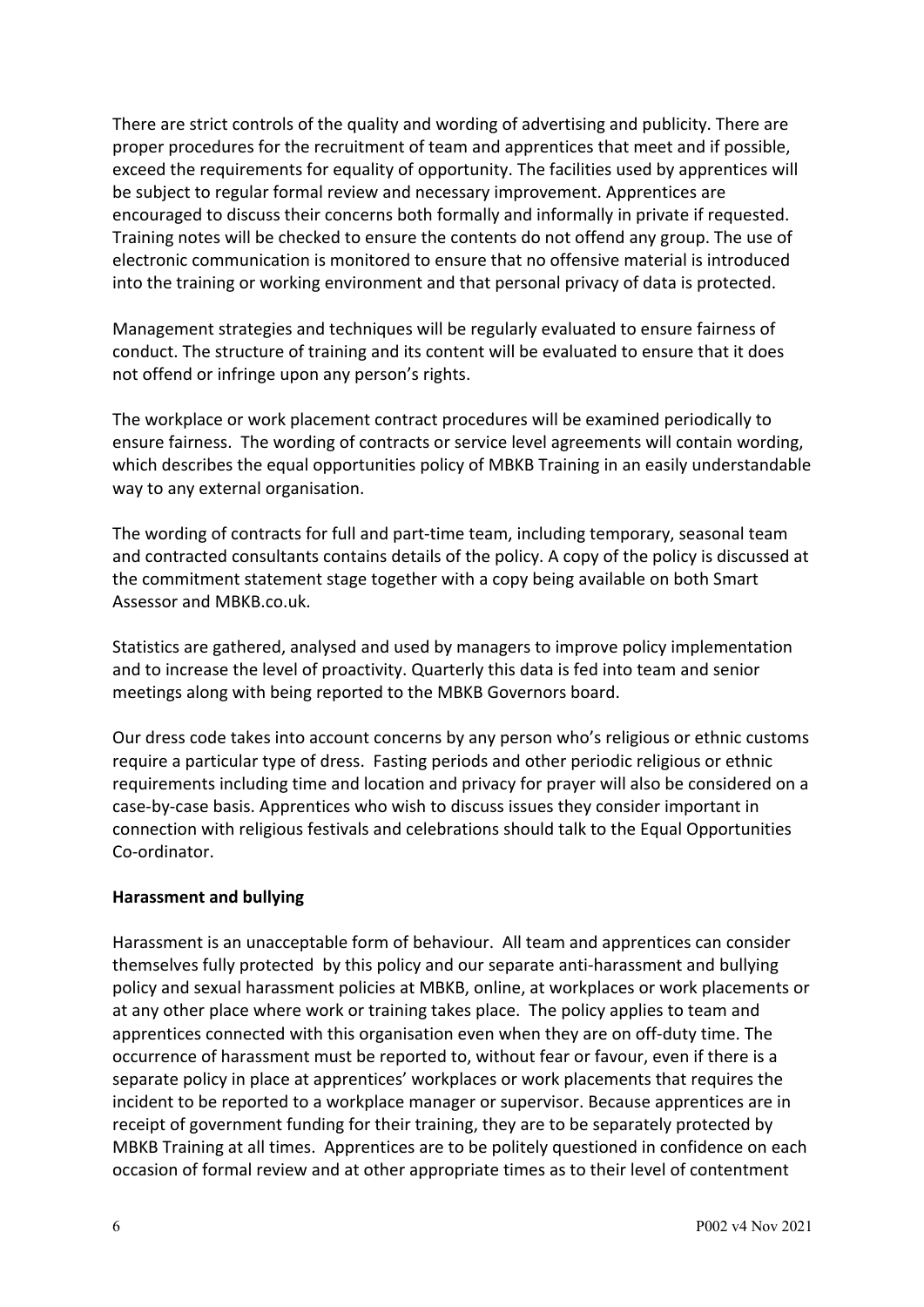with their workplace or work placement. Where an issue may arise, confidential records of discussions concerning these aspects will be recorded and stored separately from the documentation connected with individual training plans. Team complaints about harassment will also be treated fully in confidence. Wherever possible, concerns will be investigated by a person not involved with the apprentice or team member on a day-to-day basis. This person will be known as the confidential mentor. References to complaints of any kind will be recorded in the MBKB Training complaints book.

However, specific confidential aspects of complaints may be noted and filed in a sealed confidential envelope and deposited within the person's personal file.

## **What is Harassment?**

It is any unacceptable or unwarranted behaviour that disrupts the quality of life or work of an individual. Although the examples set out below are not exclusive, they show types of unacceptable conduct that are completely against our policy:

- Successive or single acts of bullying
- Verbal or physical abuse
- Ill-treatment
- Any offensive or oppressive act.
- Any defamatory remark.
- Causing a person to avoid or want to avoid any social, work, or training environment through
- poor behaviour towards them.
- Ill-advised comments or harassment about any person's sex, sexual orientation (including lesbian, male homosexual or transitional sexual status), religion or belief, race or ethnic origin, disability or age, marital status
- Any abuse of a position of authority by a team member over a apprentice or to another team member.
- Being under the influence of alcohol will be considered to aggravate the offence, and will not constitute an excuse for it

#### **Sexual harassment**

Sexual harassment at work or in vocational training is now specifically defined in law. It is:

- Comments about the way you look which you find demeaning
- Indecent remarks
- Questions about your sex life
- Sexual demands by a member of your own or the opposite sex
- Any conduct of a sexual nature which creates an intimidating, hostile or humiliating working environment for you; this includes displays of pornography and Internet downloading of offensive material at work or vocational training.

Harassment of a sexual nature should be complained about using our separate private procedure.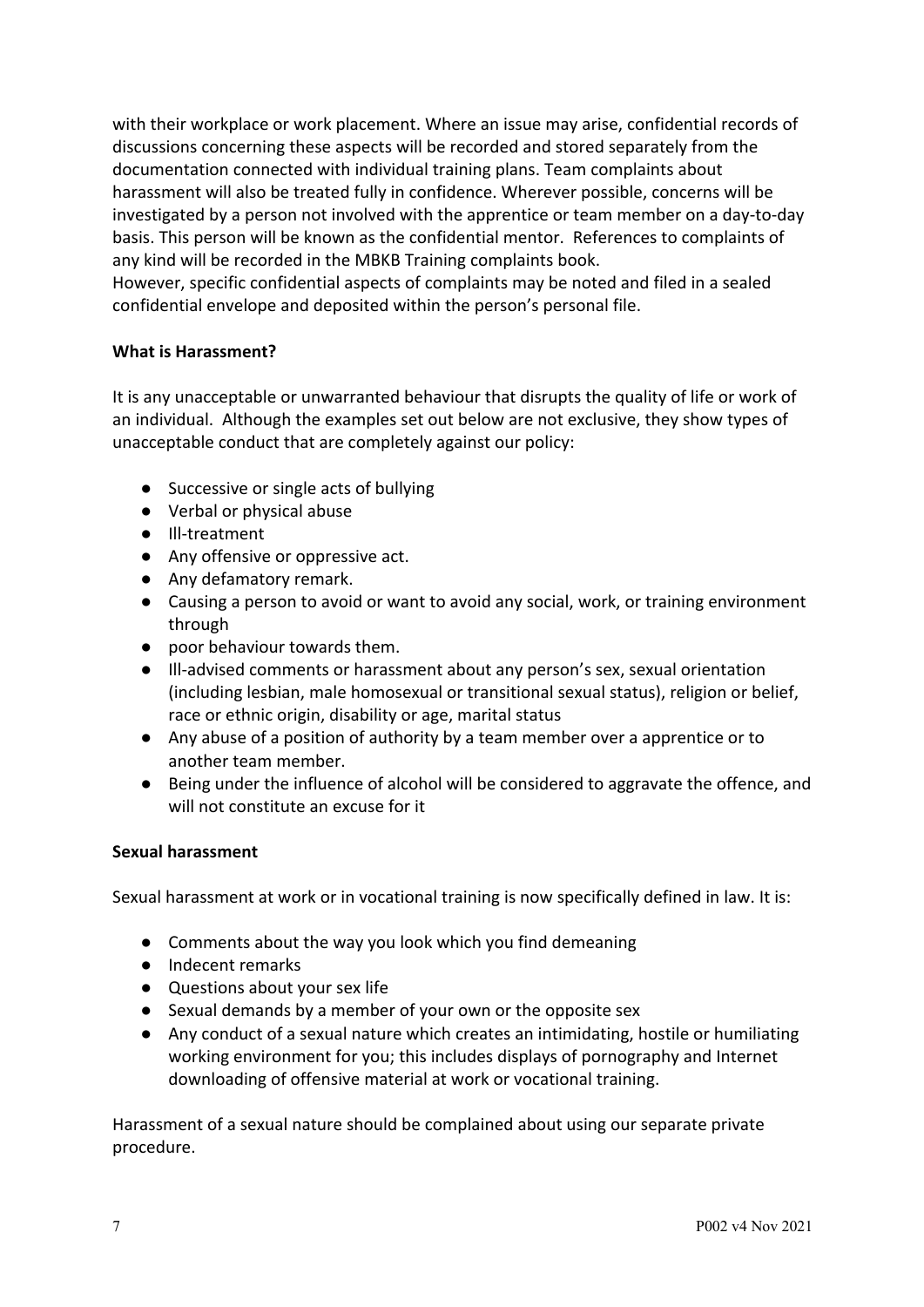To ensure that all team and apprentices understand the limits of conduct, the following actions could constitute sexual harassment:

- Physical Conduct of a Sexual Nature: Unwanted and repeated physical contact including unnecessary touching, patting, pinching, brushing against another employee's body, assault or coercing sexual intercourse.
- Verbal Conduct of a Sexual Nature: Unwanted sexual advances, propositions or pressure for sexual activity, continued suggestions for social activity outside the workplace after it has been made clear that such suggestions are unwelcome, offensive flirtations, suggestive remarks, innuendoes or lewd comments.
- Non-verbal Conduct of a Sexual Nature: The display of pornographic or sexually suggestive pictures, objects or written materials, leering, whistling or making sexually suggestive gestures.
- Sex-based Conduct: Conduct that ridicules or is intimidatory or physically abusive of an employee because of his or her sex, such as derogatory or degrading abuse or insults which are gender related.
- Category Abuse: Any action which causes alarm or distress to any person considering themselves to be transgender, in the process of gender reassignment, gay, lesbian, bisexual or genetically asexual.

Pressure Abuse: It is not acceptable as an argument in favour of sexual harassment, that 'it is just an initiation ceremony', just for fun', 'no harm was meant', 'everyone does it', 'you are far too sensitive', 'you are out-of-date', 'everyone swears', 'well, what is pornography nowadays?', and other comments which try to justify unacceptable behaviour at work or in learning.

- Harassing Aspects of Potentially Offensive
- Displayed Graphic Materials

Our policy is that it cannot be assumed that because one person does not find such material offensive, so all must put up with it. We will not put anyone in a situation in which they have to request that such items be removed. You are not to make available:

- The display of sexual material on posters or in any other form including graffiti.
- Any written or printed material intended to show that any person is inferior in any way, including any sexual or racist aspect.
- The use of 'playboy' or 'playgirl' style calendars or other potentially offensive magazines or pictures including those of a soft pornographic nature.

Managers and supervisors of apprentices at external workplaces or work placements are to be asked directly and without embarrassment, fear or favour to remove such items from the workplaces of government funded apprentices as part of the external company's commitment to the equality of opportunity and protection from harassment. To reiterate, no apprentice will be put in a position of having to ask that material offensive to him or her be removed.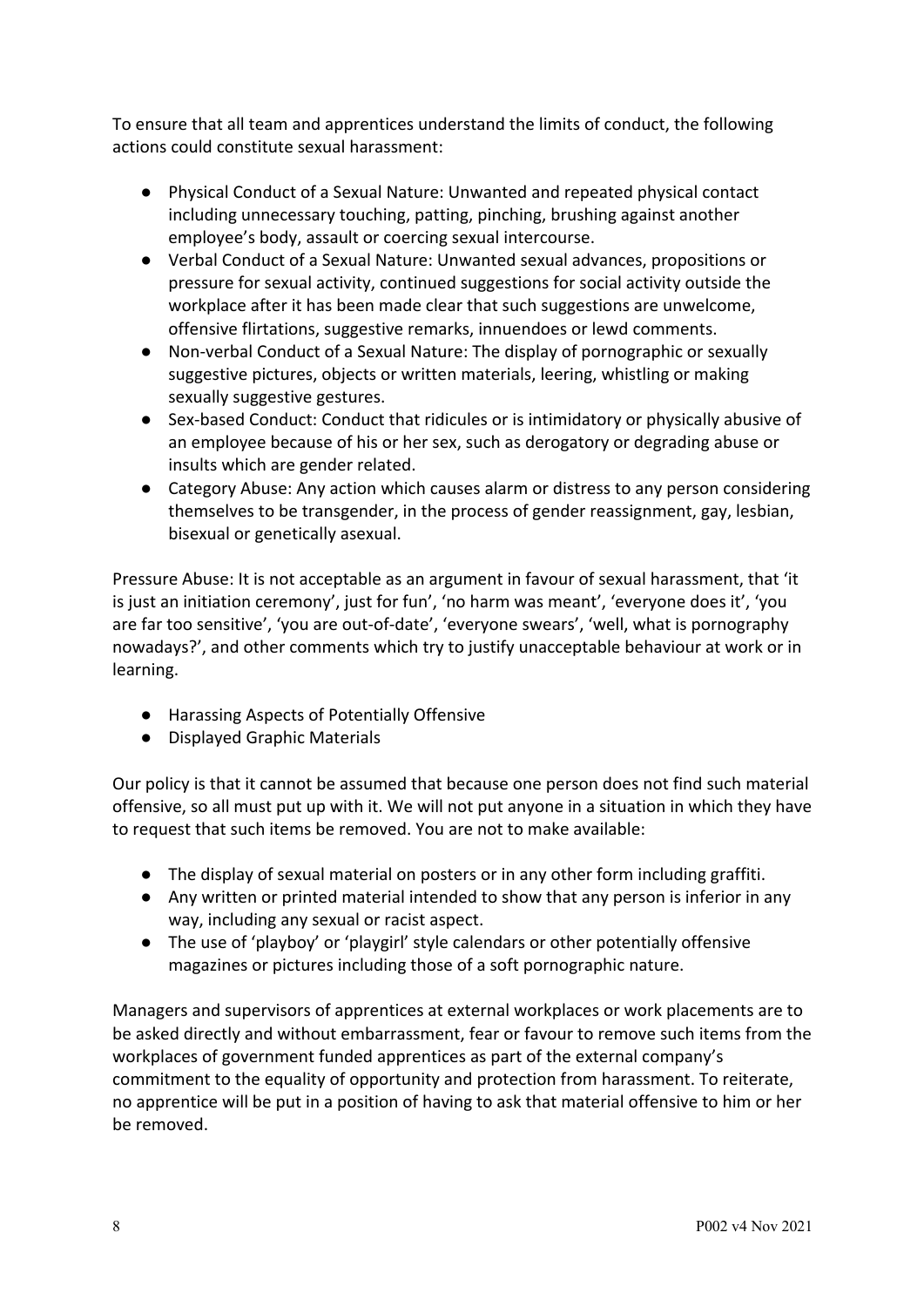#### **False Accusation**

MBKB Training will hold it as an offence against this equal opportunity policy if any person gives a false accusation against another apprentice or team member. Accusations of a false nature can be deemed as legally defamatory. All those involved in the investigation of any complaint must keep the matter strictly confidential.

#### **Right to Advice and Counselling**

MBKB Training ensures that all persons have a right to advice and to legal protection. This will be achieved by either by a person appointed by MBKB Training giving advice in confidence to any apprentice or team member, or by referral to an external specialist source such as a solicitor or counselling agency. Time off from training or team work will be given to attend external appointments until such matters are resolved.

#### **Positive Discrimination against Gender Stereotyping**

All team shall make every effort to inform apprentices of opportunities to break out of stereotypical roles at work. Vocational training providers are permitted by law to be proactive in trying to introduce men and women into areas of work not considered normal activity for a particular sex. Examples of this would be to encourage more men into childcare, more women into information technology and building work. Stereotyping can occur within working environments too – for example, expecting women always to make the tea or do washing up or expect men always to change light bulbs or mend electrical fuses or plugs. Team are to be aware of these aspects and show an example to apprentices in how to combat them.

#### **Gender Equality Duty**

Furthermore, team are to note the public duty placed upon them by the Gender Equality Duty. To Eliminate unlawful gender discrimination, Promote equality of opportunity between men, women, transgender and transsexual persons. Ensure that all employment and support requirements connected with pregnancy, care for children and family life are given the closest scrutiny to ensure fairness for all.

#### *Race Equality Duty and Disability Equality Duty*

We all have a duty to make every individual feel welcome, valued and to contribute in a positive manner to their development. At MBKB we have a vast rage of resources that allow our flexible offer to be provided in various formats, delivery styles and locations to remove barriers to learning.

We actively recruit a diverse selection of apprentices this helps us to celebrate and promote various cultures, share good practice and ensure every apprentices has the opportunity to success and be celebrated for who they are.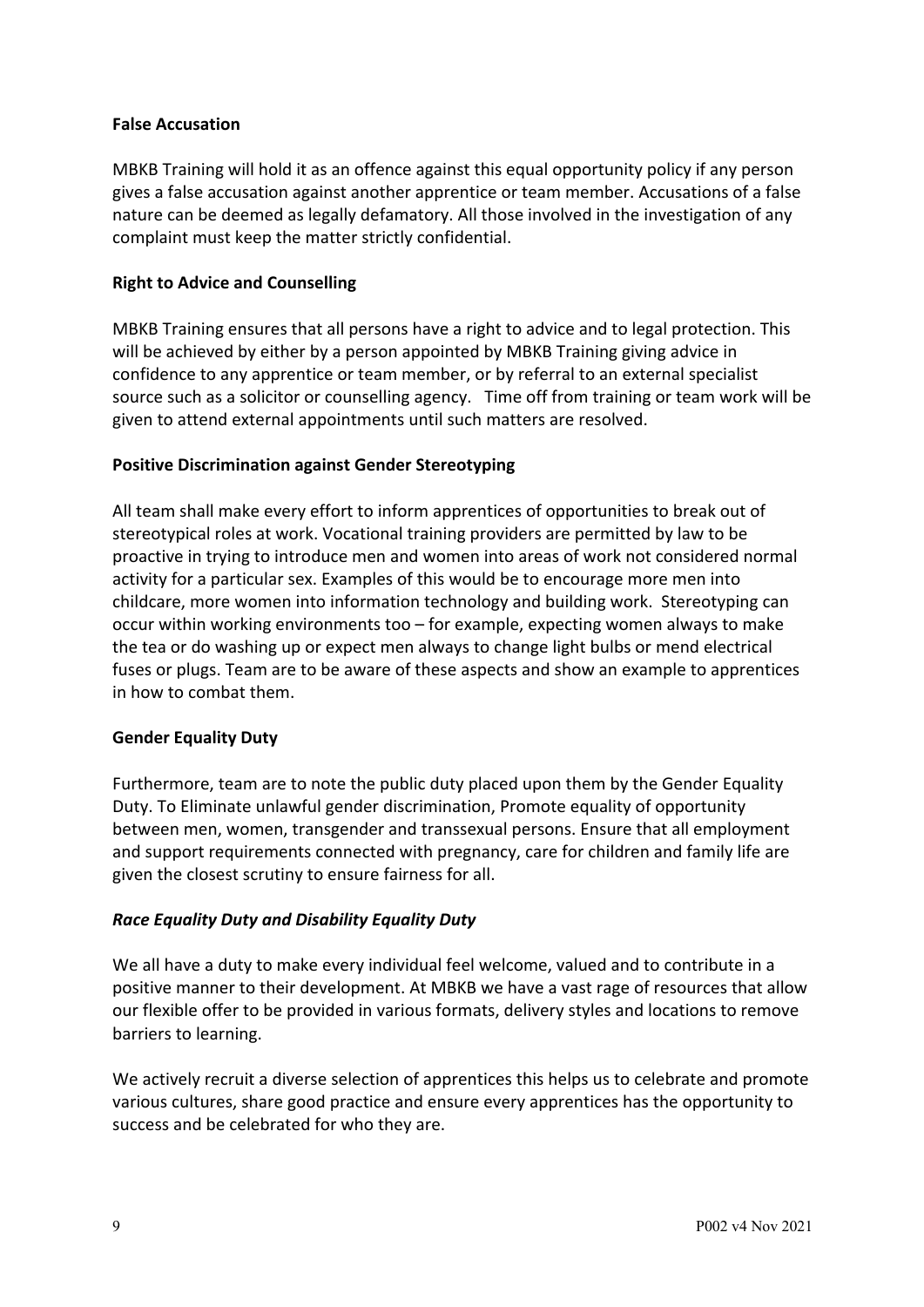#### **Recruitment of Team and Apprentices, Interviews, and Initial Assessments**

MBKB are committed to building programmes unique to each individual, allowing them to flourish in their role, career and plan for their future, incorporating the needs of their employer and sector. As such we ensure every individual has the opportunity to elevate their future. We utilise our data analysis to create targeted marketing material, which depict the broad range of individuals we work with whilst attracting new entrants.

We offer a pre-programme meeting to all potential apprentices at which point we discuss the various methods of initial assessments we use, that allow us to tailor the delivery, resources, support and entire programme to meet their specific needs and ensure no barriers to learning exist.

**Team** - MBKB Training has a policy, that access to team contracts is open and fair. Applicants are involved at the beginning of any interview that it is covered by the MBKB Training Equal Opportunities Policy. They are told that if they consider the manner or questioning to be ill-advised or too personal or intrusive, they should feel free to comment upon it without fear. Such questions can then be re-worded or avoided by interviewing team as appropriate. No person shall be forced to put down any detail on their application that they are concerned might lead to an infringement of their human rights.

**Apprentices** - MBKB Training has a policy, that access to training programmes is open and fair. Apprentices are involved pre programme in an exploratory meeting to discuss their potential apprenticeship in full, their options and the various support mechanisms available, we also discuss our core polices, including this MBKB Training Equal Opportunities Policy.

To assist with enrolment, determining correct career fit and ascertain any additional support that may be required we carry out several stages of initial assessments. These include the assessment of Maths, English, learning styles and working preferences are carried out to help establish a base line for commencement only. Apprentices who can demonstrate recognised prior learning or experience; that they already possess a skill or ability will have this taken into account in the planning of their learning journey. We offer various training and coaching delivery types together with having a range of alternative resources available to suit any apprentices individual needs. Our bespoke creation of the learning journey ensures a fully tailored, supportive programme is not only created at commencement but furthermore monitored throughout, and formally reviewed, allowing for adjustments as and when required.

#### **20% Off the Job - Time Off-Work for Learning**

Apprentices are entitled to 20% of their working hours, set aside as time to study for their programme. MBKB will work with the employer and apprentices to establish a routine for this and ensure fair, relevant time and support is given. MBKB will monitor this on a monthly basis and support the apprentice and employer is complying with this.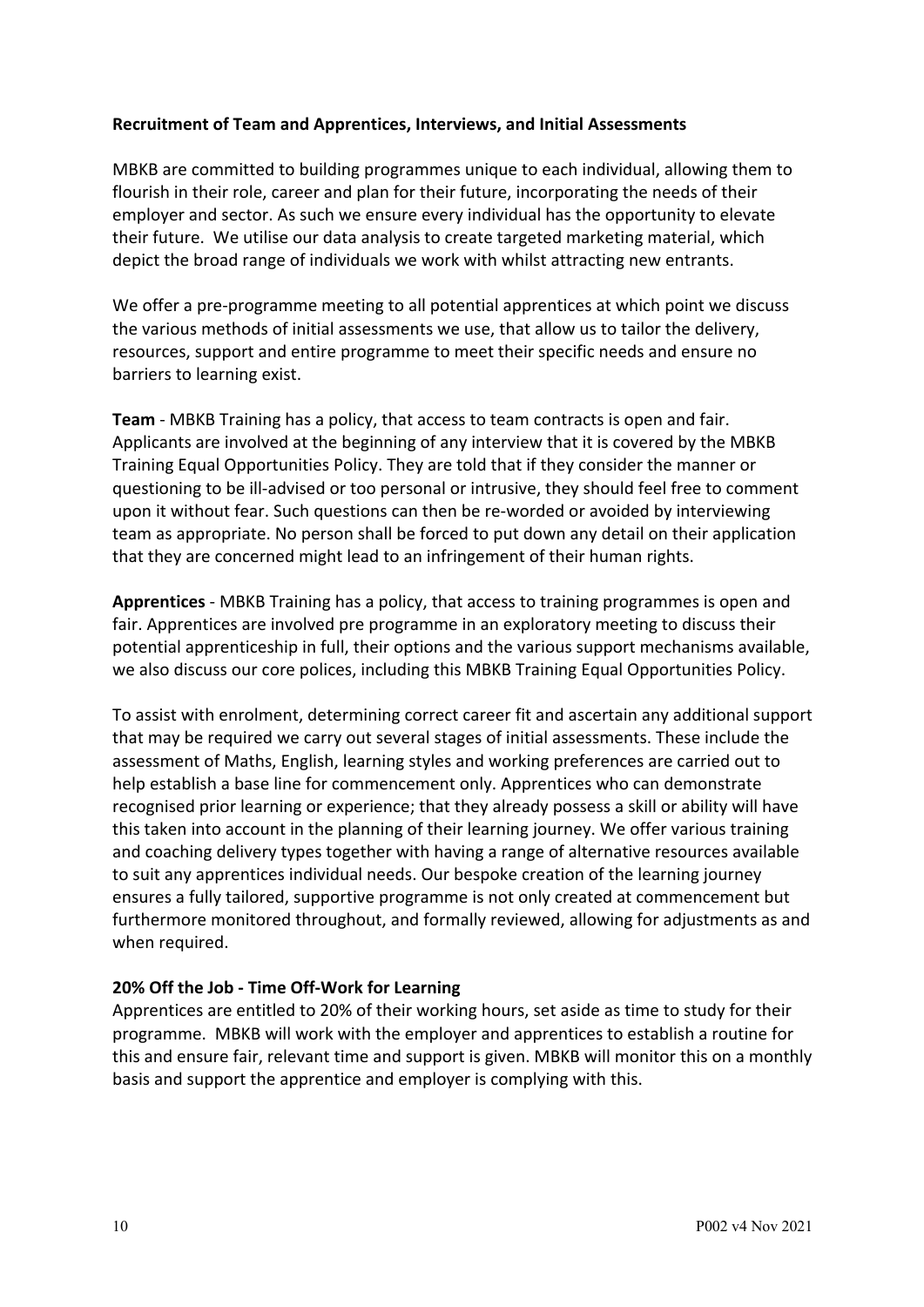### **Health and Safety**

All team and apprentices are protected from defects in their working environments that fall below standards set out in the Health and Safety at Work Act. Full details of this are held within MBKB Trainings Health and Safety Policy.

#### **Selection for Redundancy or Redeployment to another Post**

All direct or indirect discrimination will be avoided during selection processes for any redundancies or for redeployment to other or new posts. Nursing mothers, those expecting or on maternity leave will all be protected according to statute.

### **Victimisation**

No person, team or apprentice shall be victimised as a result of them giving information about any act by a person that contravenes this Equal Opportunities policy. Persons making allegations that are proved to be false will be dealt with in accordance with the team procedures for dismissal. Any team member who bullies or harasses another team member or apprentice who they believe has made an accusation against them, whether it be proved or not, shall be liable to dismissal. All team will be able to report matters detailed in the Public Interest Disclosure Act 1998 without fear.

### **Team and Apprentices – Right to Information**

All team and apprentices will receive initial, regular and updating briefings on all appropriate aspects for equal opportunities, rights and responsibilities. As long as you are a member of this organisation or a participant in one of its training programmes you have an obligation to act in according with the ethos set out in this policy at all times, including your time away from work or training.

**Suggestions for Improvement -** Please feel free to offer suggestions on the improvement of equality opportunities systems and procedures within this organisation by emailing feedback@mbkbgroup.com